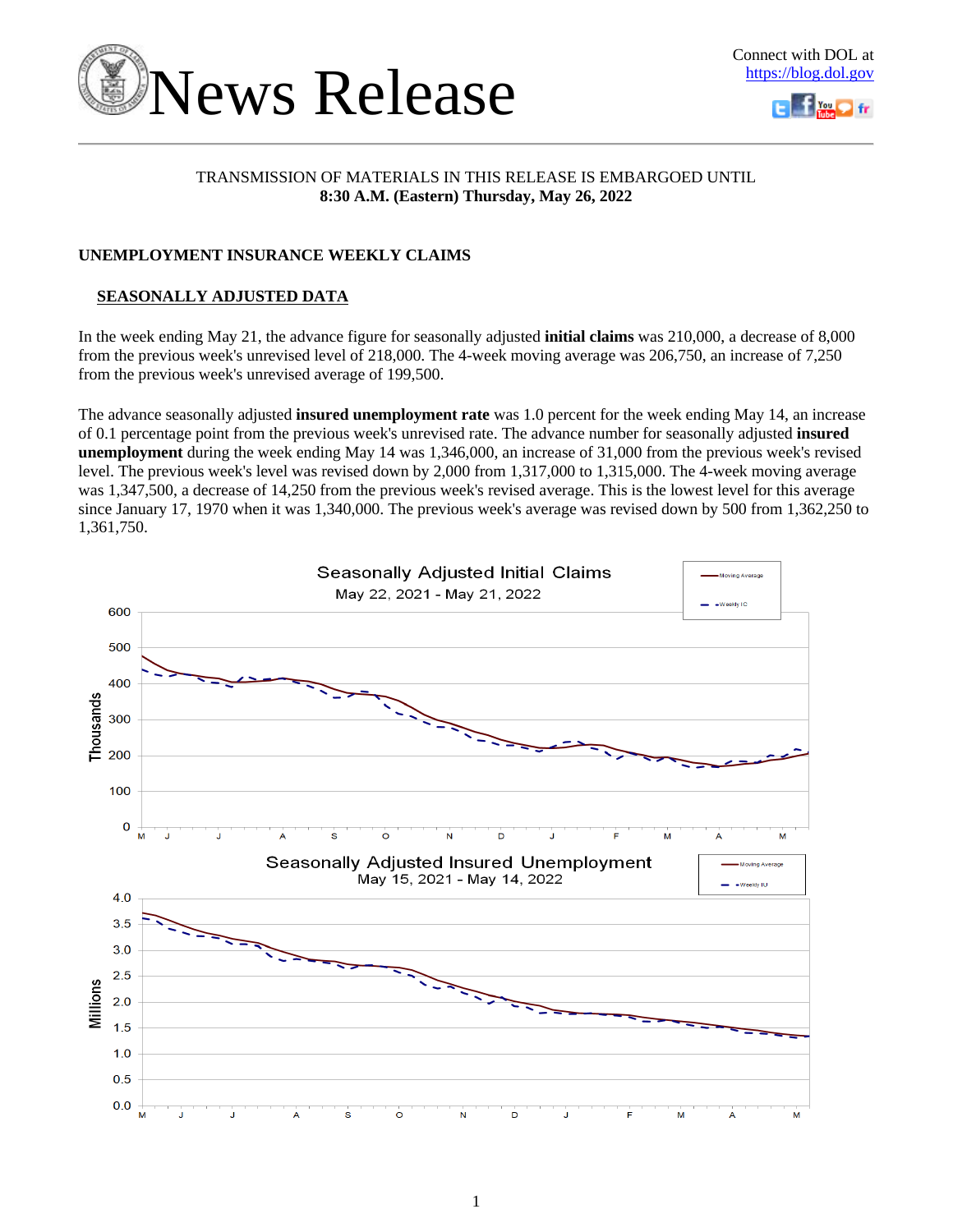## **UNADJUSTED DATA**

The advance number of actual initial claims under state programs, unadjusted, totaled 183,927 in the week ending May 21, a decrease of 14,534 (or -7.3 percent) from the previous week. The seasonal factors had expected a decrease of 7,616 (or -3.8 percent) from the previous week. There were 416,310 initial claims in the comparable week in 2021.

The advance unadjusted insured unemployment rate was 0.9 percent during the week ending May 14, unchanged from the prior week. The advance unadjusted level of insured unemployment in state programs totaled 1,293,442, an increase of 9,992 (or 0.8 percent) from the preceding week. The seasonal factors had expected a decrease of 19,725 (or -1.5 percent) from the previous week. A year earlier the rate was 2.5 percent and the volume was 3,502,467.



The total number of continued weeks claimed for benefits in all programs for the week ending May 7 was 1,317,178, a decrease of 54,282 from the previous week. There were 15,797,261 weekly claims filed for benefits in all programs in the comparable week in 2021.

No state was triggered "on" the Extended Benefits program during the week ending May 7.

Initial claims for UI benefits filed by former Federal civilian employees totaled 431 in the week ending May 14, a decrease of 42 from the prior week. There were 339 initial claims filed by newly discharged veterans, a decrease of 50 from the preceding week.

There were 6,556 continued weeks claimed filed by former Federal civilian employees the week ending May 7, an increase of 10 from the previous week. Newly discharged veterans claiming benefits totaled 4,539, an increase of 40 from the prior week.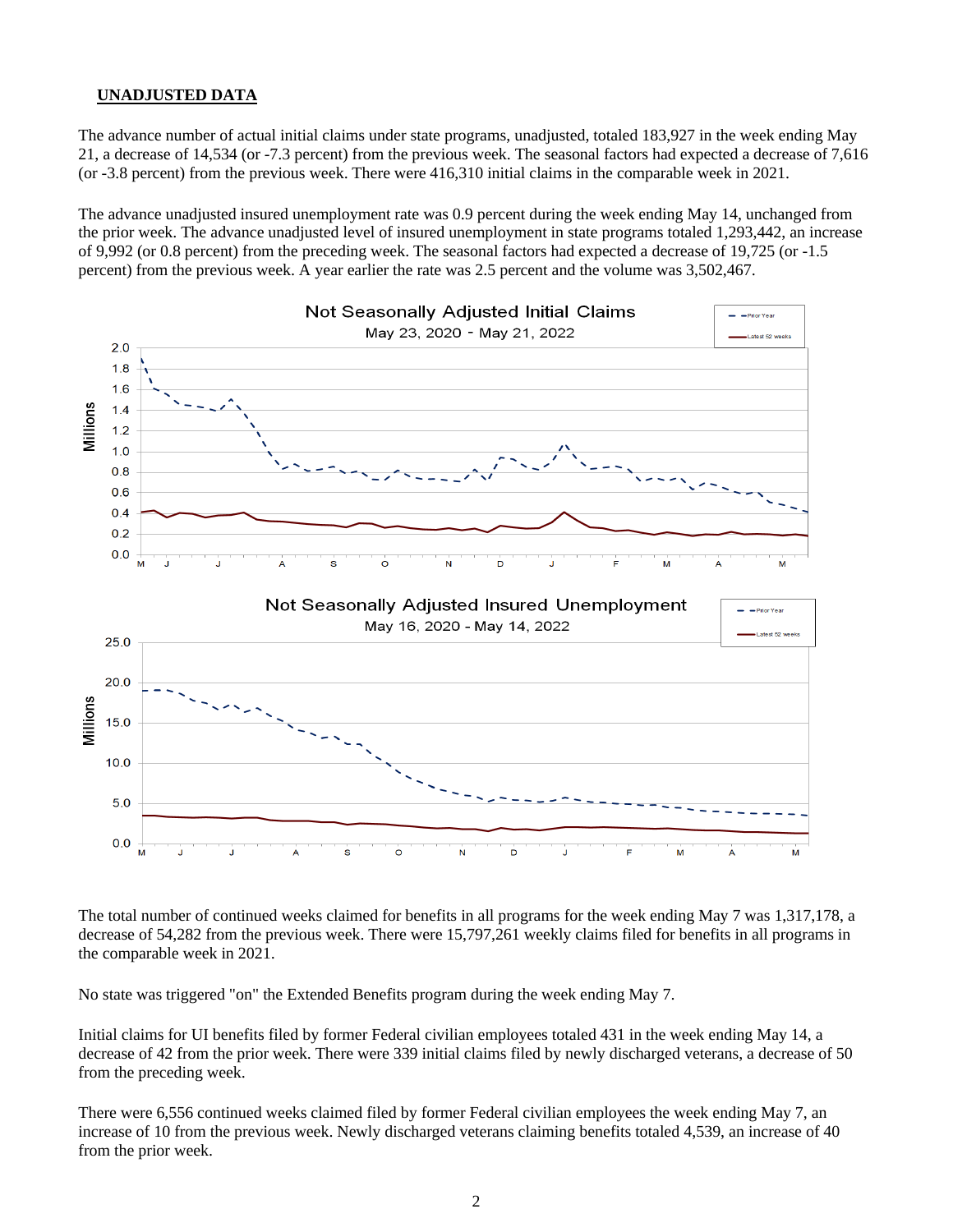The highest insured unemployment rates in the week ending May 7 were in California (2.0), New Jersey (1.9), Alaska (1.7), New York (1.4), Puerto Rico (1.4), Massachusetts (1.3), Rhode Island (1.3), Illinois (1.2), Minnesota (1.2), Pennsylvania (1.2), and the Virgin Islands (1.2).

The largest increases in initial claims for the week ending May 14 were in Kentucky (+6,712), California (+1,968), Illinois (+1,742), Ohio (+1,189), and Florida (+629), while the largest decreases were in Michigan (-384), Georgia (-325), Colorado (-301), Arizona (-278), and District of Columbia (-251).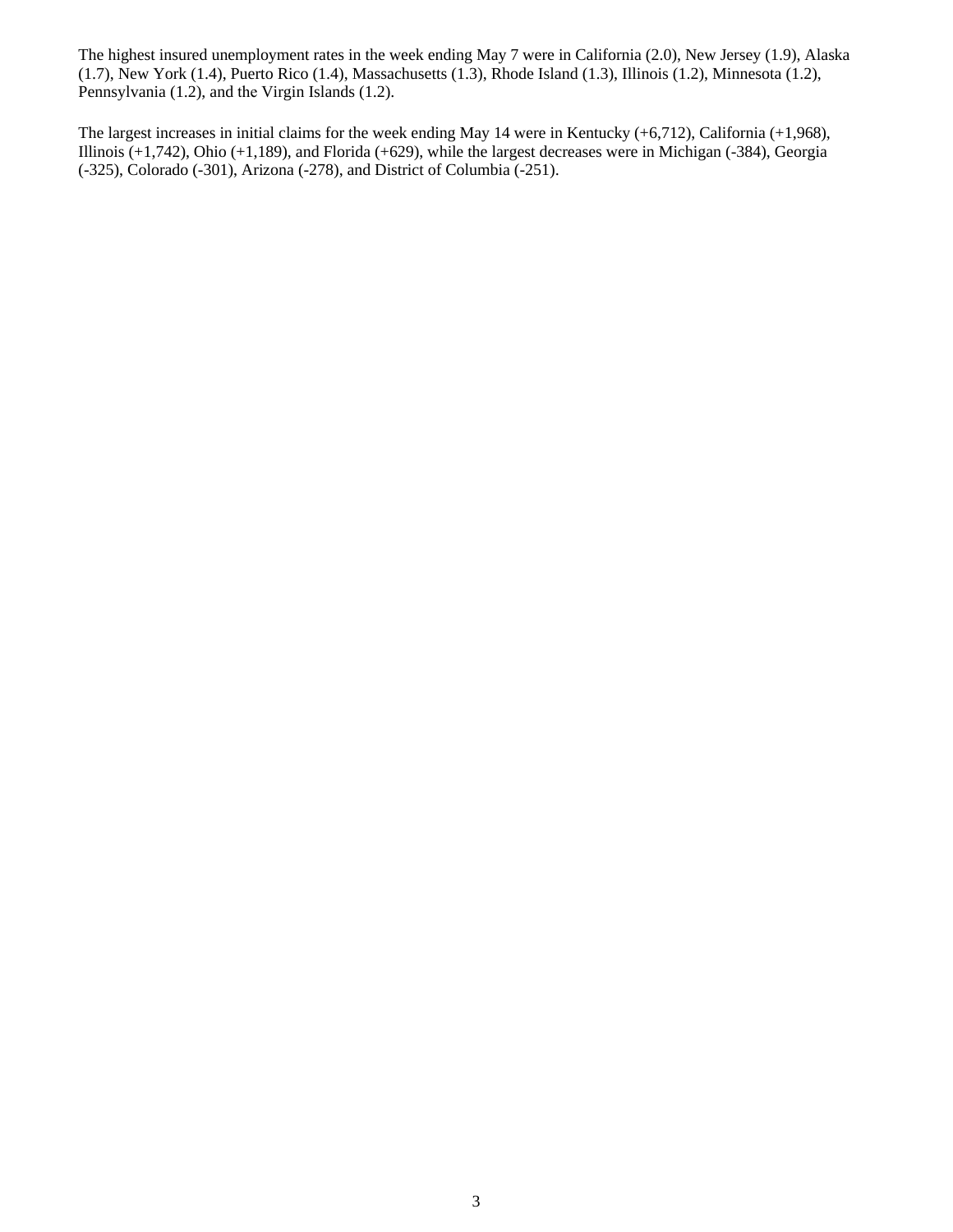## UNEMPLOYMENT INSURANCE DATA FOR REGULAR STATE PROGRAMS

| <b>WEEK ENDING</b>                  | May 21    | May 14    | <b>Change</b> | May 7     | Prior Year <sup>1</sup> |
|-------------------------------------|-----------|-----------|---------------|-----------|-------------------------|
| Initial Claims (SA)                 | 210,000   | 218,000   | $-8,000$      | 197,000   | 441,000                 |
| Initial Claims (NSA)                | 183,927   | 198.461   | $-14,534$     | 185,900   | 416,310                 |
| 4-Wk Moving Average (SA)            | 206,750   | 199.500   | $+7,250$      | 191,250   | 479,750                 |
| <b>WEEK ENDING</b>                  | May 14    | May 7     | <b>Change</b> | April 30  | Prior Year <sup>1</sup> |
| Insured Unemployment (SA)           | 1,346,000 | 1,315,000 | $+31,000$     | 1,342,000 | 3,618,000               |
| Insured Unemployment (NSA)          | 1,293,442 | 1,283,450 | $+9,992$      | 1,333,565 | 3,502,467               |
| 4-Wk Moving Average (SA)            | 1,347,500 | 1,361,750 | $-14,250$     | 1,384,750 | 3,719,500               |
| Insured Unemployment Rate $(SA)^2$  | 1.0%      | 0.9%      | $+0.1$        | 1.0%      | 2.6%                    |
| Insured Unemployment Rate $(NSA)^2$ | 0.9%      | $0.9\%$   | 0.0           | 1.0%      | 2.5%                    |

# INITIAL CLAIMS FILED IN FEDERAL PROGRAMS (UNADJUSTED)<sup>3</sup>

| <b>WEEK ENDING</b>              | May 14 | May 7 | <b>Change</b> | Prior Year <sup>1</sup> |  |
|---------------------------------|--------|-------|---------------|-------------------------|--|
| Federal Employees (UCFE)        | 431    | 473   | -42           | 835                     |  |
| Newly Discharged Veterans (UCX) | 339    | 389   | $-50$         | 606                     |  |

CONTINUED WEEKS CLAIMED FILED FOR UI BENEFITS IN ALL PROGRAMS (UNADJUSTED)<sup>3</sup>

| <b>WEEK ENDING</b>                     | May 7     | April 30  | <b>Change</b> | Prior Year <sup>1</sup> |
|----------------------------------------|-----------|-----------|---------------|-------------------------|
| <b>Regular State</b>                   | 1,280,616 | 1,330,393 | $-49,777$     | 3,640,175               |
| <b>Federal Employees</b>               | 6,556     | 6,546     | $+10$         | 13,452                  |
| <b>Newly Discharged Veterans</b>       | 4,539     | 4,499     | $+40$         | 7,298                   |
| Extended Benefits <sup>4</sup>         | 13,508    | 17,268    | $-3,760$      | 342,417                 |
| State Additional Benefits <sup>5</sup> | 1.979     | 2.108     | $-129$        | 1,764                   |
| STC / Workshare <sup>6</sup>           | 9,980     | 10,646    | $-666$        | 84,856                  |
| TOTAL <sup>7</sup>                     | 1,317,178 | 1,371,460 | $-54,282$     | 15,797,261              |
|                                        |           |           |               |                         |

### FOOTNOTES

SA - Seasonally Adjusted Data, NSA - Not Seasonally Adjusted Data Continued weeks claimed represent all weeks of benefits claimed during the week being reported, and do not represent weeks claimed by unique individuals.

- 1. Prior year is comparable to most recent data.
- 2. Most recent week used covered employment of 140,025,048 as denominator.
- 3. NOTICE: Ongoing claims for PUA and PEUC are no longer included in this news release. Any ongoing claims for these programs represent activity for periods prior to the programs' expiration on September 6, 2021. Claims activity for these programs will continue to be posted online at: [Weekly Pandemic Program Claims](https://oui.doleta.gov/unemploy/docs/weekly_pandemic_claims.xlsx)
- 4. Information on the EB program can be found here: [EB Program information](https://oui.doleta.gov/unemploy/extenben.asp)
- 5. Some states maintain additional benefit programs for those claimants who exhaust regular benefits, and when applicable, extended benefits. Information on states that participate, and the extent of benefits paid, can be found starting on page 4-5 of this link: [Extensions and Special Programs PDF](https://oui.doleta.gov/unemploy/pdf/uilawcompar/2021/special.pdf#page=5)
- 6. Information on STC/Worksharing can be found starting on page 4-11 of the following link: [Extensions and Special](https://oui.doleta.gov/unemploy/pdf/uilawcompar/2021/special.pdf#page=11)  [Programs PDF](https://oui.doleta.gov/unemploy/pdf/uilawcompar/2021/special.pdf#page=11)
- 7. Prior year total includes PUA and PEUC claims.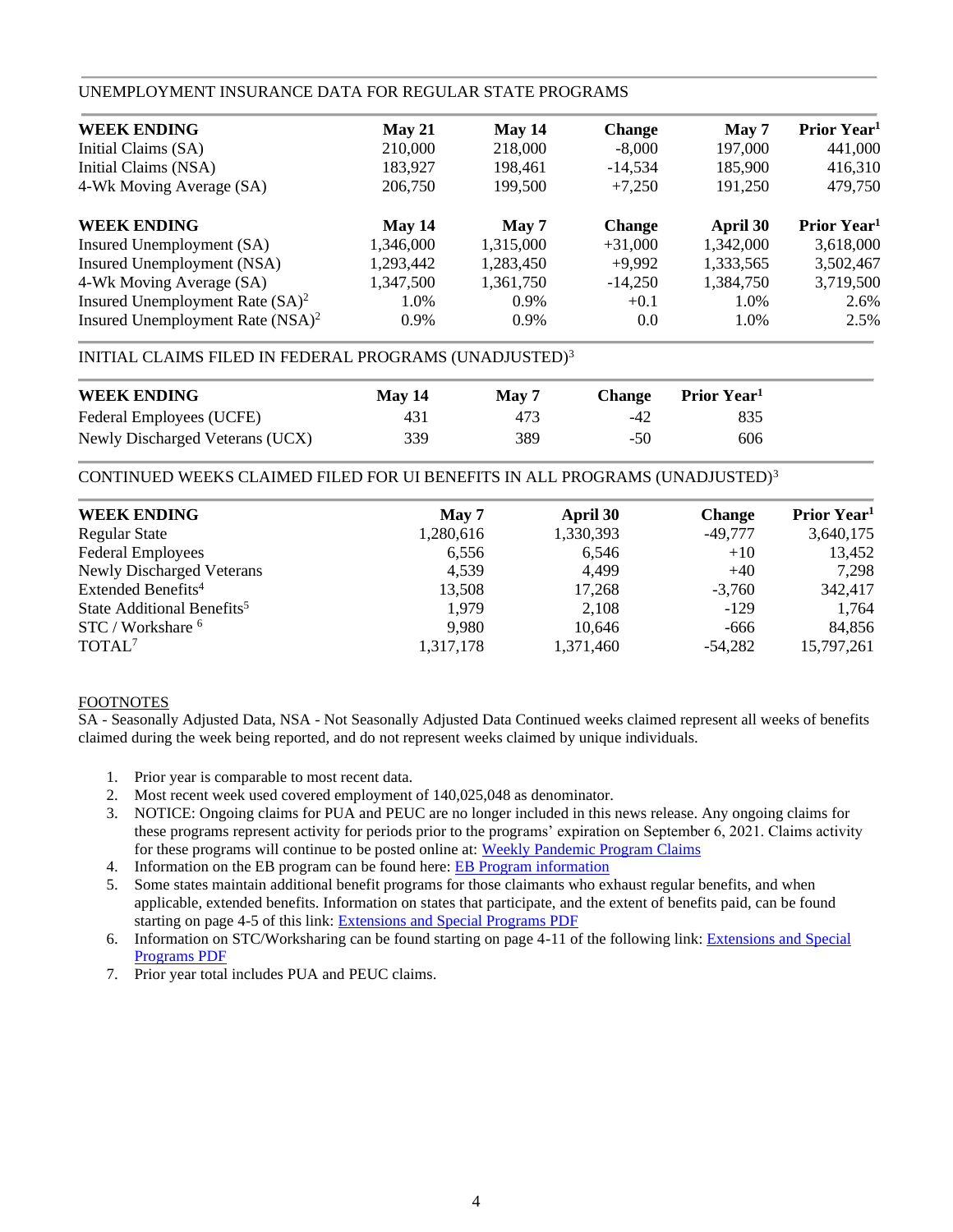# Advance State Claims - Not Seasonally Adjusted

|                      | Initial Claims Filed During Week Ended May 21 |              |           |           | Insured Unemployment For Week Ended May 14 |          |  |  |  |  |
|----------------------|-----------------------------------------------|--------------|-----------|-----------|--------------------------------------------|----------|--|--|--|--|
| <b>STATE</b>         | Advance                                       | Prior Wk     | Change    | Advance   | Prior Wk                                   | Change   |  |  |  |  |
| Alabama              | 1,978                                         | 2,343        | $-365$    | 2,944     | 3,912                                      | $-968$   |  |  |  |  |
| Alaska               | 881                                           | 716          | 165       | 4,667     | 5,009                                      | $-342$   |  |  |  |  |
| Arizona              | 3,053                                         | 3,113        | $-60$     | 15,870    | 17,695                                     | $-1,825$ |  |  |  |  |
| Arkansas             | 1,246                                         | 1,572        | $-326$    | 6,435     | 6,796                                      | $-361$   |  |  |  |  |
| California           | 40,322                                        | 45,638       | $-5,316$  | 336,241   | 322,281                                    | 13,960   |  |  |  |  |
| Colorado             | 2,314                                         | 2,118        | 196       | 17,522    | 16,566                                     | 956      |  |  |  |  |
| Connecticut          | 2,561                                         | 2,291        | 270       | 16,996    | 16,544                                     | 452      |  |  |  |  |
| Delaware             | 320                                           | 305          | 15        | 2,897     | 2,739                                      | 158      |  |  |  |  |
| District of Columbia | 385                                           | 558          | $-173$    | 3,191     | 3,548                                      | $-357$   |  |  |  |  |
| Florida              | 4,930                                         | 5,104        | $-174$    | 29,638    | 31,843                                     | $-2,205$ |  |  |  |  |
| Georgia              | 4,396                                         | 3,971        | 425       | 25,589    | 25,834                                     | $-245$   |  |  |  |  |
| Hawaii               | 1,176                                         |              | $-66$     | 6,099     | 5,903                                      | 196      |  |  |  |  |
| Idaho                | 642                                           | 1,242<br>659 | $-17$     |           |                                            |          |  |  |  |  |
|                      |                                               |              |           | 2,969     | 3,310                                      | $-341$   |  |  |  |  |
| Illinois             | 8,776                                         | 12,835       | $-4,059$  | 66,885    | 65,022                                     | 1,863    |  |  |  |  |
| Indiana              | 4,040                                         | 4,257        | $-217$    | 18,301    | 17,707                                     | 594      |  |  |  |  |
| Iowa                 | 1,361                                         | 1,304        | 57        | 6,322     | 7,017                                      | $-695$   |  |  |  |  |
| Kansas               | 1,165                                         | 986          | 179       | 3,577     | 3,728                                      | $-151$   |  |  |  |  |
| Kentucky             | 4,809                                         | 8,373        | $-3,564$  | 11,258    | 7,192                                      | 4,066    |  |  |  |  |
| Louisiana            | 1,624                                         | 1,739        | $-115$    | 8,905     | 9,646                                      | $-741$   |  |  |  |  |
| Maine                | 457                                           | 450          | 7         | 4,085     | 4,304                                      | $-219$   |  |  |  |  |
| Maryland             | 1,653                                         | 1,742        | $-89$     | 12,601    | 13,422                                     | $-821$   |  |  |  |  |
| Massachusetts        | 4,026                                         | 4,084        | $-58$     | 41,160    | 42,247                                     | $-1,087$ |  |  |  |  |
| Michigan             | 6,067                                         | 6,641        | $-574$    | 34,500    | 34,945                                     | $-445$   |  |  |  |  |
| Minnesota            | 3,090                                         | 2,945        | 145       | 30,072    | 30,503                                     | $-431$   |  |  |  |  |
| Mississippi          | 1,533                                         | 1,194        | 339       | 3,835     | 4,120                                      | $-285$   |  |  |  |  |
| Missouri             | 3,956                                         | 2,908        | 1,048     | 11,208    | 11,826                                     | $-618$   |  |  |  |  |
| Montana              | 479                                           | 491          | $-12$     | 3,226     | 3,434                                      | $-208$   |  |  |  |  |
| Nebraska             | 723                                           | 778          | $-55$     | 2,745     | 2,563                                      | 182      |  |  |  |  |
| Nevada               | 1,658                                         | 1,821        | $-163$    | 12,559    | 13,718                                     | $-1,159$ |  |  |  |  |
| New Hampshire        | 209                                           | 251          | $-42$     | 1,582     | 1,769                                      | $-187$   |  |  |  |  |
| New Jersey           | 5,969                                         | 6,230        | $-261$    | 73,197    | 72,286                                     | 911      |  |  |  |  |
| New Mexico           | 796                                           | 789          | $\tau$    | 7,788     | 7,830                                      | $-42$    |  |  |  |  |
| New York             | 11,955                                        | 13,364       | $-1,409$  | 119,898   | 122,271                                    | $-2,373$ |  |  |  |  |
| North Carolina       | 2,933                                         | 2,731        | 202       | 12,457    | 12,743                                     | $-286$   |  |  |  |  |
| North Dakota         | 288                                           | 215          | 73        | 1,581     | 1,680                                      | -99      |  |  |  |  |
| Ohio                 | 8,193                                         | 8,237        | $-44$     | 29,876    | 30,307                                     | $-431$   |  |  |  |  |
| Oklahoma             | 1,605                                         | 1,890        | $-285$    | 10,015    | 11,266                                     | $-1,251$ |  |  |  |  |
| Oregon               | 3,086                                         | 3,110        | $-24$     | 20,841    | 20,665                                     | 176      |  |  |  |  |
| Pennsylvania         | 8,632                                         | 8,797        | $-165$    | 64,610    | 67,072                                     | $-2,462$ |  |  |  |  |
| Puerto Rico          | 1,003                                         | 1,157        | $-154$    | 11,030    | 12,033                                     | $-1,003$ |  |  |  |  |
| Rhode Island         | 711                                           | 588          | 123       | 5,649     | 5,753                                      | $-104$   |  |  |  |  |
| South Carolina       | 1,648                                         | 1,875        | $-227$    | 9,635     | 9,527                                      | 108      |  |  |  |  |
| South Dakota         | 121                                           | 146          | $-25$     | 660       | 760                                        | $-100$   |  |  |  |  |
|                      |                                               |              | 27        |           |                                            |          |  |  |  |  |
| Tennessee            | 2,117                                         | 2,090        |           | 10,418    | 11,043                                     | $-625$   |  |  |  |  |
| Texas                | 14,102                                        | 13,890       | 212       | 93,139    | 88,376                                     | 4,763    |  |  |  |  |
| Utah                 | 1,377                                         | 1,343        | 34        | 5,334     | 5,415                                      | $-81$    |  |  |  |  |
| Vermont              | 307                                           | 264          | 43        | 2,065     | 2,096                                      | $-31$    |  |  |  |  |
| Virgin Islands       | 25                                            | 37           | $-12$     | 442       | 426                                        | 16       |  |  |  |  |
| Virginia             | 1,398                                         | 1,301        | 97        | 10,522    | 8,511                                      | 2,011    |  |  |  |  |
| Washington           | 3,591                                         | 3,885        | $-294$    | 36,298    | 34,326                                     | 1,972    |  |  |  |  |
| West Virginia        | 701                                           | 612          | 89        | 5,659     | 5,401                                      | 258      |  |  |  |  |
| Wisconsin            | 3,263                                         | 3,233        | 30        | 16,808    | 16,928                                     | $-120$   |  |  |  |  |
| Wyoming              | 276                                           | 248          | 28        | 1,641     | 1,592                                      | 49       |  |  |  |  |
| <b>US</b> Total      | 183,927                                       | 198,461      | $-14,534$ | 1,293,442 | 1,283,450                                  | 9,992    |  |  |  |  |

Note: Advance claims are not directly comparable to claims reported in prior weeks. Advance claims are reported by the state liable for paying the unemployment compensation, whereas previous weeks reported claims reflect claimants by state of residence. In addition, claims reported as "workshare equivalent" in the previous week are added to the advance claims as a proxy for the current week's "workshare equivalent" activity.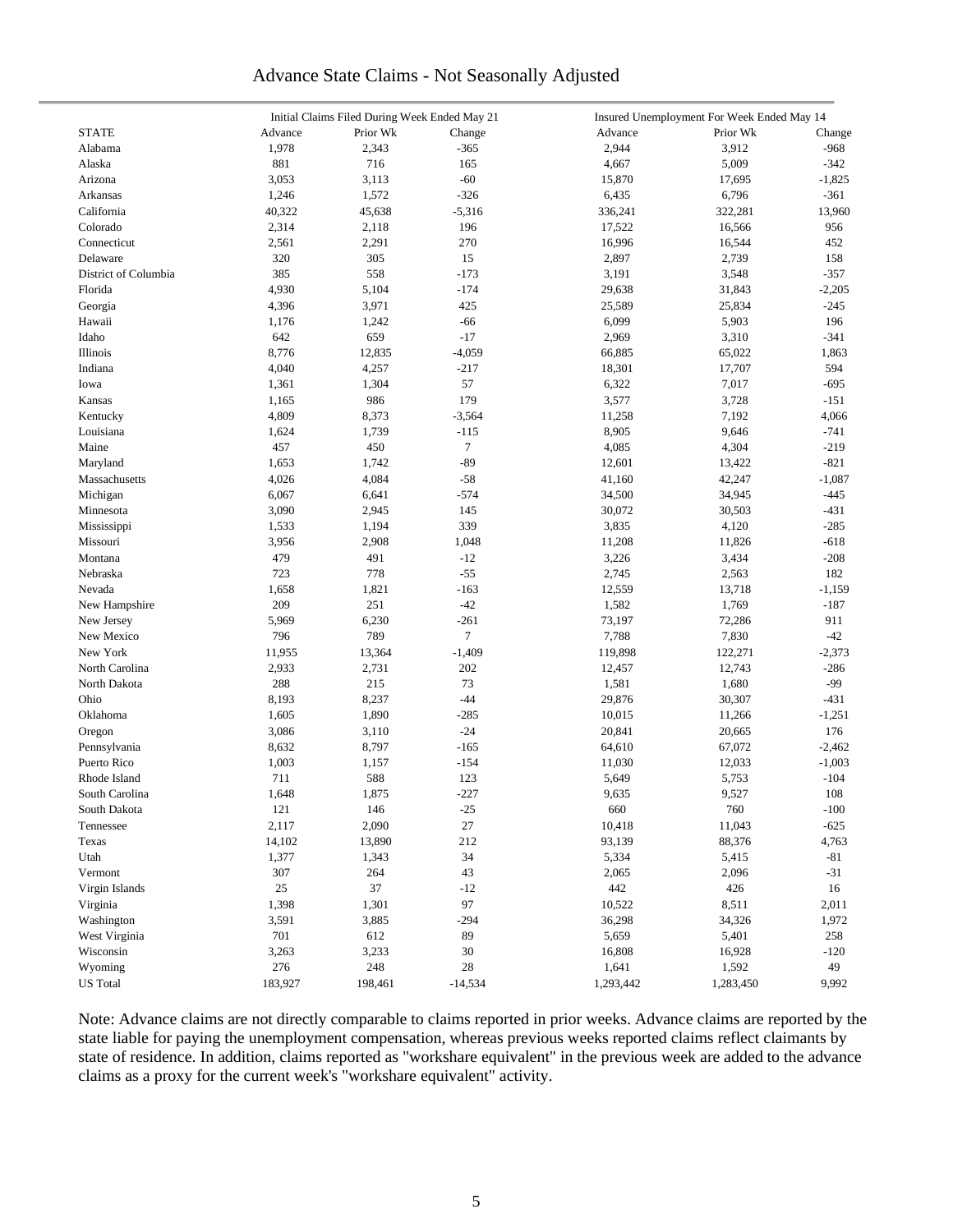# Seasonally Adjusted US Weekly UI Claims (in thousands)

|                        |                | Change<br>from   |         |                | Change<br>from   |          |            |
|------------------------|----------------|------------------|---------|----------------|------------------|----------|------------|
|                        | <b>Initial</b> | <b>Prior</b>     | 4-Week  | <b>Insured</b> | <b>Prior</b>     | 4-Week   |            |
| <b>Week Ending</b>     | <b>Claims</b>  | Week             | Average | Unemployment   | Week             | Average  | <b>IUR</b> |
| May 15, 2021           | 467            | $-27$            | 513.00  | 3,618          | $-119$           | 3,719.50 | 2.6        |
| May 22, 2021           | 441            | $-26$            | 479.75  | 3,575          | $-43$            | 3,671.50 | 2.6        |
| May 29, 2021           | 427            | $-14$            | 457.25  | 3,422          | $-153$           | 3,588.00 | 2.5        |
| June 5, 2021           | 420            | $-7$             | 438.75  | 3,352          | $-70$            | 3,491.75 | 2.4        |
| June 12, 2021          | 429            | 9                | 429.25  | 3,271          | $-81$            | 3,405.00 | 2.3        |
| June 19, 2021          | 424            | $-5$             | 425.00  | 3,266          | $-5$             | 3,327.75 | 2.3        |
| June 26, 2021          | 405            | $-19$            | 419.50  | 3,230          | $-36$            | 3,279.75 | 2.3        |
| July 3, 2021           | 403            | $-2$             | 415.25  | 3,116          | $-114$           | 3,220.75 | 2.3        |
| July 10, 2021          | 391            | $-12$            | 405.75  | 3,116          | $\boldsymbol{0}$ | 3,182.00 | 2.3        |
| July 17, 2021          | 424            | 33               | 405.75  | 3,082          | $-34$            | 3,136.00 | 2.2        |
| July 24, 2021          | 411            | $-13$            | 407.25  | 2,881          | $-201$           | 3,048.75 | 2.1        |
| July 31, 2021          | 414            | 3                | 410.00  | 2,794          | $-87$            | 2,968.25 | 2.0        |
| August 7, 2021         | 416            | $\mathbf{2}$     | 416.25  | 2,839          | 45               | 2,899.00 | 2.1        |
| August 14, 2021        | 405            | $-11$            | 411.50  | 2,804          | $-35$            | 2,829.50 | $2.0\,$    |
| August 21, 2021        | 395            | $-10$            | 407.50  | 2,772          | $-32$            | 2,802.25 | 2.0        |
| August 28, 2021        | 381            | $-14$            | 399.25  | 2,740          | $-32$            | 2,788.75 | $2.0\,$    |
| September 4, 2021      | 361            | $-20$            | 385.50  | 2,628          | $-112$           | 2,736.00 | 1.9        |
| September 11, 2021     | 363            | $\sqrt{2}$       | 375.00  | 2,705          | $77\,$           | 2,711.25 | $2.0\,$    |
| September 18, 2021     | 380            | 17               | 371.25  | 2,720          | 15               | 2,698.25 | $2.0\,$    |
| September 25, 2021     | 376            | $-4$             | 370.00  | 2,674          | $-46$            | 2,681.75 | $2.0\,$    |
| October 2, 2021        | 340            | $-36$            | 364.75  | 2,571          | $-103$           | 2,667.50 | 1.9        |
| October 9, 2021        | 317            | $-23$            | 353.25  | 2,512          | $-59$            | 2,619.25 | 1.9        |
| October 16, 2021       | 310            | $-7$             | 335.75  | 2,334          | $-178$           | 2,522.75 | 1.7        |
| October 23, 2021       | 294            | $-16$            | 315.25  | 2,263          | $-71$            | 2,420.00 | 1.7        |
| October 30, 2021       | 280            | $-14$            | 300.25  | 2,303          | $40\,$           | 2,353.00 | 1.7        |
| November 6, 2021       | 279            | $^{\rm -1}$      | 290.75  | 2,172          | $-131$           | 2,268.00 | 1.6        |
| November 13, 2021      | 265            | $-14$            | 279.50  | 2,100          | $-72$            | 2,209.50 | 1.6        |
| November 20, 2021      | 244            | $-21$            | 267.00  | 1,976          | $-124$           | 2,137.75 | 1.5        |
| November 27, 2021      | 240            | $-4$             | 257.00  | 2,098          | 122              | 2,086.50 | 1.6        |
| December 4, 2021       | 228            | $-12$            | 244.25  | 1,927          | $-171$           | 2,025.25 | 1.4        |
| December 11, 2021      | 228            | $\boldsymbol{0}$ | 235.00  | 1,904          | $-23$            | 1,976.25 | 1.4        |
| December 18, 2021      | 220            | $\mbox{-}8$      | 229.00  | 1,793          | $-111$           | 1,930.50 | 1.3        |
| December 25, 2021      | 211            | $-9$             | 221.75  | 1,805          | $12\,$           | 1,857.25 | 1.3        |
| January 1, 2022        | 224            | 13               | 220.75  | 1,778          | $-27$            | 1,820.00 | $1.3\,$    |
| <b>January 8, 2022</b> | 238            | 14               | 223.25  | 1,776          | $-2$             | 1,788.00 | 1.3        |
| January 15, 2022       | 240            | $\overline{c}$   | 228.25  | 1,787          | 11               | 1,786.50 | 1.3        |
| January 22, 2022       | 222            | $-18$            | 231.00  | 1,757          | $-30$            | 1,774.50 | 1.3        |
| January 29, 2022       | 214            | $\text{-}8$      | 228.50  | 1,743          | $-14$            | 1,765.75 | 1.3        |
| February 5, 2022       | 191            | $-23$            | 216.75  | 1,714          | $-29$            | 1,750.25 | 1.2        |
| February 12, 2022      | 209            | 18               | 209.00  | 1,633          | $-81$            | 1,711.75 | 1.2        |
| February 19, 2022      | 198            | $-11$            | 203.00  | 1,623          | $-10$            | 1,678.25 | $1.2\,$    |
| February 26, 2022      | 182            | $-16$            | 195.00  | 1,664          | 41               | 1,658.50 | 1.2        |
| March 5, 2022          | 198            | 16               | 196.75  | 1,594          | $-70$            | 1,628.50 | 1.2        |
| March 12, 2022         | 177            | $-21$            | 188.75  | 1,542          | $-52$            | 1,605.75 | 1.1        |
| March 19, 2022         | 166            | $-11$            | 180.75  | 1,506          | $-36$            | 1,576.50 | 1.1        |
| March 26, 2022         | 171            | 5                | 178.00  | 1,529          | 23               | 1,542.75 | 1.1        |
| April 2, 2022          | 168            | $-3$             | 170.50  | 1,474          | $-55$            | 1,512.75 | $1.1\,$    |
| April 9, 2022          | 186            | 18               | 172.75  | 1,407          | $-67$            | 1,479.00 | $1.0\,$    |
| April 16, 2022         | 185            | $-1$             | 177.50  | 1,403          | $-4$             | 1,453.25 | 1.0        |
| April 23, 2022         | 181            | $-4$             | 180.00  | 1,387          | $-16$            | 1,417.75 | 1.0        |
| April 30, 2022         | 202            | 21               | 188.50  | 1,342          | $-45$            | 1,384.75 | 1.0        |
| May 7, 2022            | 197            | $-5$             | 191.25  | 1,315          | $-27$            | 1,361.75 | 0.9        |
| May 14, 2022           | 218            | 21               | 199.50  | 1,346          | 31               | 1,347.50 | 1.0        |
| May 21, 2022           | 210            | $\text{-}8$      | 206.75  |                |                  |          |            |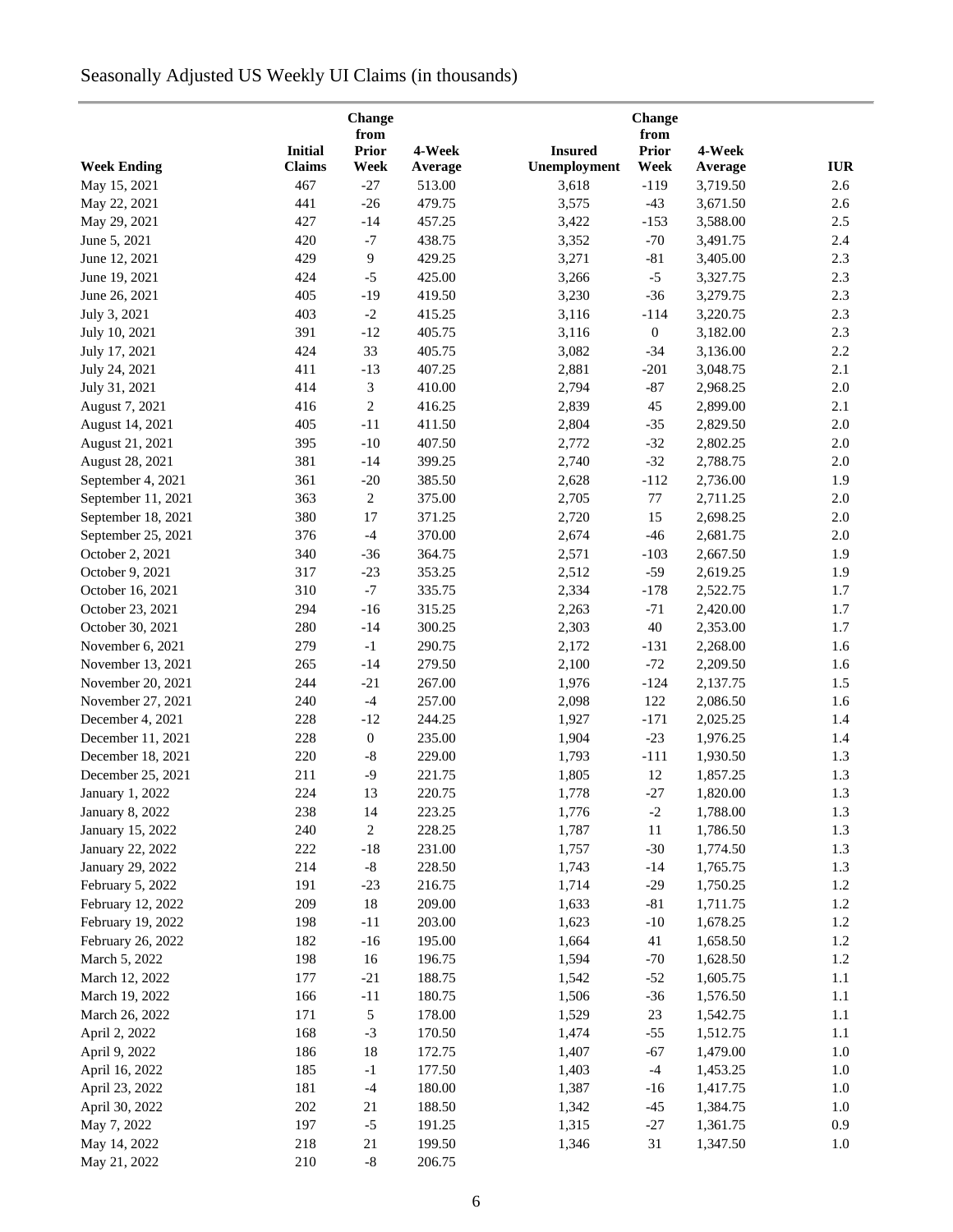#### INITIAL CLAIMS FILED DURING WEEK ENDED MAY 14

INSURED UNEMPLOYMENT FOR WEEK ENDED

|                      | <b>MAY 14</b> |                  |                    |                   |                  |                 |                   |                     |                        | MAY 7             |                  |                                      |
|----------------------|---------------|------------------|--------------------|-------------------|------------------|-----------------|-------------------|---------------------|------------------------|-------------------|------------------|--------------------------------------|
|                      |               |                  |                    |                   |                  |                 |                   |                     |                        |                   |                  | <b>ALL PROGRAMS</b>                  |
|                      |               | LAST             | <b>CHANGE FROM</b> |                   |                  |                 |                   |                     | <b>CHANGE FROM</b>     |                   |                  | <b>EXCLUDING</b>                     |
| <b>STATE NAME</b>    | <b>STATE</b>  | WEEK             | <b>YEAR</b><br>AGO | UCFE <sup>1</sup> | UCX <sup>1</sup> | STATE           | $(\frac{9}{6})^2$ | LAST<br><b>WEEK</b> | <b>YEAR</b><br>AGO     | UCFE <sup>1</sup> | UCX <sup>1</sup> | <b>RAILROAD</b><br><b>RETIREMENT</b> |
| Alabama              | 2,343         | 322              | $-7,034$           | 4                 | 10               | 3,912           | 0.2               | 479                 | $-13,478$              | 33                | 20               | 3,965                                |
| Alaska               | 716           | $-83$            |                    | $\boldsymbol{0}$  | $\boldsymbol{0}$ | 5,009           | 1.7               | $-256$              | $-7,394$               | 55                | 9                | 5,073                                |
| Arizona              | 3,113         |                  | $-2,039$           | $\overline{2}$    |                  |                 | 0.6               |                     |                        | 48                | 15               |                                      |
|                      | 1,572         | $-278$<br>$-122$ | $-2,265$<br>$-799$ | $\mathfrak{2}$    | 3<br>3           | 17,695<br>6,796 | 0.6               | 616<br>267          | $-38,226$<br>$-12,757$ | 35                | 13               | 17,758<br>6,844                      |
| Arkansas             |               |                  |                    |                   |                  |                 |                   |                     |                        |                   |                  |                                      |
| California           | 45,638        | 1,968            | $-24,644$          | 93                | 51               | 322,281         | 2.0               | $-18,768$           | $-313,499$             | 1,493             | 1,134            | 324,908                              |
| Colorado             | 2,118         | $-301$           | $-2,026$           | 6                 | 5                | 16,566          | 0.6               | $-547$              | $-24,811$              | 128               | 107              | 16,801                               |
| Connecticut          | 2,291         | 260              | $-2,384$           | 6                 | $\overline{4}$   | 16,544          | 1.1               | $-426$              | $-53,350$              | 52                | 40               | 16,636                               |
| Delaware             | 305           | 15               | $-3,937$           | 1                 | 4                | 2,739           | 0.6               | $-97$               | $-8,122$               | 54                | 3                | 2,796                                |
| District of Columbia | 558           | $-251$           | $-825$             | $\mathfrak{2}$    | $\mathbf{0}$     | 3,548           | 0.7               | $-558$              | $-15,830$              | 55                | $\mathbf{1}$     | 3,604                                |
| Florida              | 5,104         | 629              | $-9,457$           | 18                | 22               | 31,843          | 0.4               | 57                  | $-96,991$              | 153               | 96               | 32,092                               |
| Georgia              | 3,971         | $-325$           | $-21,470$          | 52                | 15               | 25,834          | 0.6               | 729                 | $-94,409$              | 273               | 179              | 26,286                               |
| Hawaii               | 1,242         | $-20$            | $-1,301$           | 3                 | 11               | 5,903           | 1.1               | $-108$              | $-10,902$              | 72                | 95               | 6,070                                |
| Idaho                | 659           | 18               | $-1,365$           | $\mathbf{1}$      | $\overline{2}$   | 3,310           | 0.4               | $-176$              | $-4,119$               | 23                | 3                | 3,336                                |
| Illinois             | 12,835        | 1,742            | $-4,695$           | 16                | 5                | 65,022          | 1.2               | $-3,942$            | $-143,863$             | 467               | 126              | 65,615                               |
| Indiana              | 4,257         | $-181$           | $-2,700$           | 5                 | $\overline{4}$   | 17,707          | 0.7               | $-939$              | $-39,982$              | 87                | 35               | 17,829                               |
| Iowa                 | 1,304         | $-236$           | $-2,278$           | $\mathbf{0}$      | $\mathbf{0}$     | 7,017           | 0.5               | $-298$              | $-19,156$              | 21                | 8                | 7,046                                |
| Kansas               | 986           | $-133$           | $-887$             | 1                 | $\mathbf{1}$     | 3,728           | 0.3               | 89                  | $-5,366$               | 15                | 17               | 3,760                                |
| Kentucky             | 8,373         | 6,712            | 4,329              | $\overline{0}$    | $\boldsymbol{0}$ | 7,192           | 0.4               | $-1,320$            | $-17,598$              | 65                | 49               | 7,306                                |
| Louisiana            | 1,739         | 47               | $-4,588$           | $\overline{0}$    | $\mathbf{1}$     | 9,646           | 0.5               | 121                 | $-42,080$              | 57                | 15               | 9,718                                |
| Maine                | 450           | $-5$             | $-774$             | 1                 | $\mathbf{0}$     | 4,304           | 0.7               | $-467$              | $-7,548$               | 10                | 12               | 4,326                                |
| Maryland             | 1,742         | $\boldsymbol{0}$ | $-3,795$           | 9                 | 3                | 13,422          | 0.6               | $-1,243$            | $-30,573$              | 119               | 56               | 13,597                               |
| Massachusetts        | 4,084         | 253              | $-5,410$           | 10                | 8                | 42,247          | 1.3               | $-1,689$            | $-44,882$              | 123               | 60               | 42,430                               |
| Michigan             | 6,641         | $-384$           | $-7,165$           | 2                 | 5                | 34,945          | 0.9               | $-6,538$            | $-96,314$              | 77                | 69               | 35,091                               |
| Minnesota            | 2,945         | 40               | $-2,923$           | $\overline{4}$    | $\mathbf{1}$     | 30,503          | 1.2               | $-4,997$            | $-41,664$              | 63                | 58               | 30,624                               |
| Mississippi          | 1,194         | 143              | $-2,261$           | 3                 | $\mathbf{0}$     | 4,120           | 0.4               | 117                 | $-22,958$              | 70                | 14               | 4,204                                |
| Missouri             | 2,908         | 338              | $-3,940$           | $\mathfrak{2}$    | $\overline{c}$   | 11,826          | 0.4               | 279                 | $-45,520$              | 55                | 17               | 11,898                               |
| Montana              | 491           | $-10$            | $-680$             | $\overline{4}$    | $\mathbf{1}$     | 3,434           | 0.8               | $-332$              | $-5,504$               | 78                | 11               | 3,523                                |
| Nebraska             | 778           | 197              | $-628$             | $\boldsymbol{0}$  | $\boldsymbol{0}$ | 2,563           | 0.3               | 45                  | $-4,865$               | 6                 | 3                | 2,572                                |
| Nevada               | 1,821         | $-179$           | $-2,357$           | $\mathfrak{2}$    | $\mathbf{1}$     | 13,718          | 1.1               | 411                 | $-59,643$              | 85                | 85               | 13,888                               |
| New Hampshire        | 251           | $-58$            | $-124$             | $\mathbf{0}$      | $\sqrt{2}$       | 1,769           | 0.3               | $-622$              | $-15,859$              | 5                 | $\mathfrak{2}$   | 1,776                                |
| New Jersey           | 6,230         | 383              | $-12,038$          | 13                | 12               | 72,286          | 1.9               | $-2,071$            | $-40,579$              | 295               | 220              | 72,801                               |
| New Mexico           | 789           | 67               | $-2,607$           | 3                 | $\overline{2}$   | 7,830           | 1.0               | $-205$              | $-18,868$              | 82                | 25               | 7,937                                |
| New York             | 13,364        | $-21$            | $-7,444$           | 30                | 19               | 122,271         | 1.4               | $-2,733$            | $-218,933$             | 441               | 230              | 122,942                              |
| North Carolina       | 2,731         | 286              | $-4,406$           | 1                 | $\mathbf{1}$     | 12,743          | 0.3               | $-383$              | $-34,913$              | 47                | 60               | 12,850                               |
| North Dakota         | 215           | $-12$            | $-395$             | 1                 | $\mathbf{1}$     | 1,680           | 0.4               | $-645$              | $-2,142$               | 13                | $\boldsymbol{2}$ | 1,695                                |
| Ohio                 | 8,237         | 1,189            | $-9,338$           | 9                 | 14               | 30,307          | 0.6               | $-3,100$            | $-76,917$              | 61                | 80               | 30,448                               |
| Oklahoma             | 1,890         | 176              | $-6,754$           | 8                 | 6                | 11,266          | 0.7               | $-132$              | $-22,988$              | 50                | 36               | 11,352                               |
| Oregon               | 3,110         | $-185$           | $-6,125$           | 9                 | 6                | 20,665          | 1.1               | $-152$              | $-37,822$              | 198               | 45               | 20,908                               |
| Pennsylvania         | 8,797         | 566              | $-14,109$          | 15                | $\sqrt{2}$       | 67,072          | 1.2               | 6,420               | $-142,029$             | 200               | 96               | 67,368                               |
| Puerto Rico          | 1,157         | 58               | $-867$             | 3                 | $\overline{2}$   | 12,033          | 1.4               | 442                 | $-23,595$              | 164               | 82               | 12,279                               |
| Rhode Island         | 588           | $-70$            | $-7,725$           | 0                 | 3                | 5,753           | 1.3               | $-334$              | $-14,236$              | 19                | 23               | 5,795                                |
| South Carolina       | 1,875         | 76               | $-713$             | 7                 | $\overline{4}$   | 9,527           | 0.5               | 191                 | $-28,649$              | 48                | 39               | 9,614                                |
| South Dakota         | 146           | 28               | $-263$             | $\overline{4}$    | $\boldsymbol{0}$ | 760             | 0.2               | $-181$              | $-1,763$               | 33                | $\overline{4}$   | 797                                  |
| Tennessee            |               |                  |                    |                   |                  |                 | 0.3               |                     |                        |                   |                  | 11,084                               |
|                      | 2,090         | $-96$            | $-5,631$           | $\boldsymbol{0}$  | 3                | 11,043          |                   | 285                 | $-42,264$              | 31                | 10<br>827        |                                      |
| Texas                | 13,890        | 461              | $-13,678$          | 56                | 76               | 88,376          | 0.7               | $-5,937$            | -140,410               | 614               |                  | 89,817                               |
| Utah                 | 1,343         | $-117$           | $-1,699$           | 9                 | $\mathbf{1}$     | 5,415           | 0.4               | $-78$               | $-7,727$               | 39                | 16               | 5,470                                |
| Vermont              | 264           | $-37$            | $-94$              | 1                 | $\boldsymbol{0}$ | 2,096           | 0.7               | $-83$               | $-8,081$               | $\mathbf{1}$      | $\boldsymbol{0}$ | 2,097                                |
| Virgin Islands       | 37            | $-1$             | $-171$             | $\boldsymbol{0}$  | $\mathbf{1}$     | 426             | 1.2               | 24                  | $-414$                 | $\overline{c}$    | $\boldsymbol{0}$ | 428                                  |
| Virginia             | 1,301         | $-69$            | $-9,341$           | 2                 | 3                | 8,511           | 0.2               | 1,002               | $-51,902$              | 69                | 63               | 8,643                                |
| Washington           | 3,885         | $-152$           | $-16,029$          | 9                 | 17               | 34,326          | 1.1               | $-892$              | $-59,566$              | 173               | 268              | 34,767                               |
| West Virginia        | 612           | $-65$            | $-5,917$           | $\boldsymbol{0}$  | $\mathbf{1}$     | 5,401           | 0.9               | $-134$              | $-12,893$              | 37                | 27               | 5,465                                |
| Wisconsin            | 3,233         | 5                | $-6,647$           | 1                 | $\boldsymbol{0}$ | 16,928          | 0.6               | $-1,325$            | $-57,229$              | 47                | 18               | 16,993                               |
| Wyoming              | 248           | $-27$            | $-428$             | $\mathbf{1}$      | $\mathbf{1}$     | 1,592           | 0.6               | 19                  | $-1,815$               | 15                | 16               | 1,623                                |
| Totals               | 198,461       | 12,561           | $-252,841$         | 431               | 339              | 1,283,450 0.9   |                   |                     | $-50,115$ $-2,382,998$ | 6,556             | 4,539            | 1,294,545                            |

Figures appearing in columns showing over-the-week changes reflect all revisions in data for prior week submitted by state agencies.

- 1. The Unemployment Compensation program for Federal Employees (UCFE) and the Unemployment Compensation for Ex-servicemembers (UCX) exclude claims filed jointly under other programs to avoid duplication.
- 2. Rate is not seasonally adjusted. The source of U.S. total covered employment is BLS.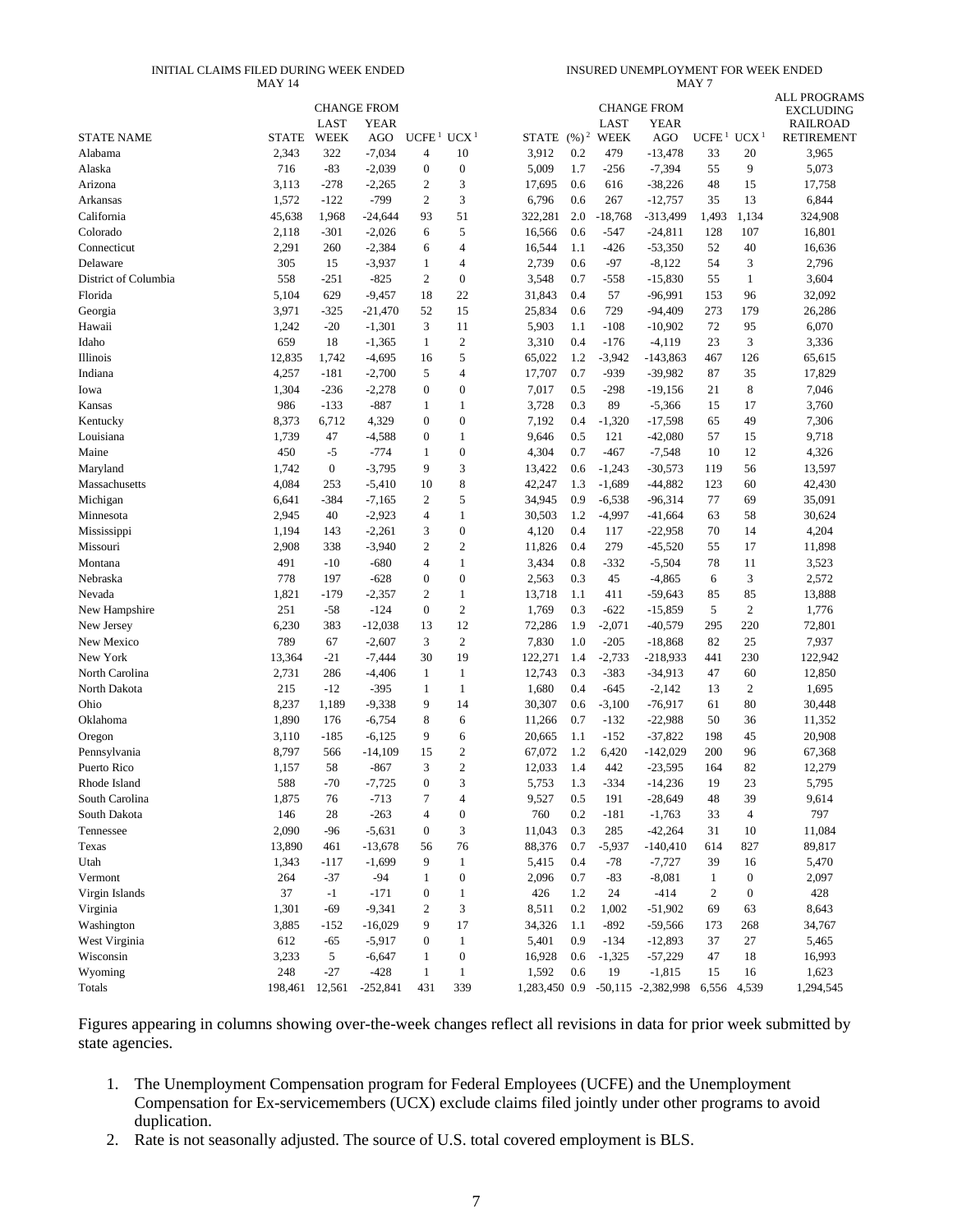# **UNADJUSTED INITIAL CLAIMS FOR WEEK ENDED MAY 14, 2022**

# STATES WITH AN INCREASE OF MORE THAN 1,000

| <b>State</b> | <b>Change</b> | <b>State Supplied Comment</b>                                                               |
|--------------|---------------|---------------------------------------------------------------------------------------------|
| KY           | $+6.712$      | Layoffs in the automobile industry.                                                         |
| <b>CA</b>    | $+1.968$      | No comment.                                                                                 |
| $\mathbb{L}$ | $+1.742$      | Layoffs in the manufacturing, wholesale trade, retail trade, and other services industries. |
| <b>OH</b>    | $+1.189$      | No comment.                                                                                 |

# STATES WITH A DECREASE OF MORE THAN 1,000

**State Change State Supplied Comment**

None